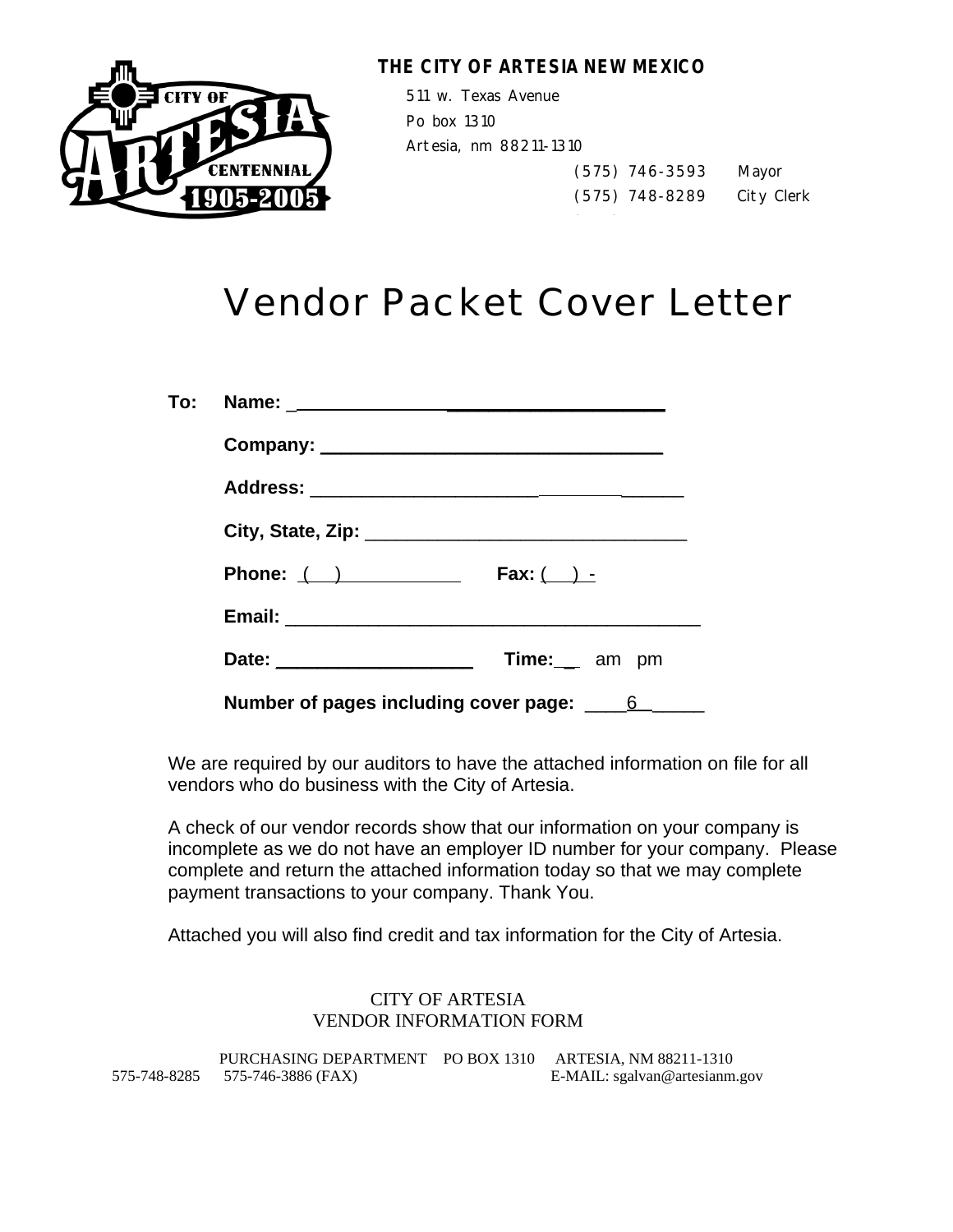## *Please type or print with dark ink; circle correct responses; use toll free numbers where applicable.*

| List separately if you are a subsidiary of any firm.                                                                                                                                                                           |             |                                                                                            | List separately if you have any subsidiaries. |
|--------------------------------------------------------------------------------------------------------------------------------------------------------------------------------------------------------------------------------|-------------|--------------------------------------------------------------------------------------------|-----------------------------------------------|
|                                                                                                                                                                                                                                |             |                                                                                            |                                               |
|                                                                                                                                                                                                                                |             |                                                                                            |                                               |
|                                                                                                                                                                                                                                |             |                                                                                            |                                               |
| Phone: (                                                                                                                                                                                                                       |             |                                                                                            | $\text{Fax:}$ $\qquad \qquad$ E-Mail:         |
|                                                                                                                                                                                                                                |             | IF DIFFERENT THAN ABOVE, COMPLETE ALL APPLICABLE ADDRESSES:                                |                                               |
| For Bids or Quotes Address: Address: Address: Address: Address: Address: Address: Address: Address: Address: Address: Address: Address: Address: Address: Address: Address: Address: Address: Address: Address: Address: Addre |             |                                                                                            |                                               |
|                                                                                                                                                                                                                                |             |                                                                                            |                                               |
|                                                                                                                                                                                                                                |             |                                                                                            |                                               |
| Phone: (                                                                                                                                                                                                                       |             |                                                                                            |                                               |
| For Purchase Orders Address: Address.                                                                                                                                                                                          |             |                                                                                            |                                               |
|                                                                                                                                                                                                                                |             |                                                                                            |                                               |
|                                                                                                                                                                                                                                |             |                                                                                            |                                               |
|                                                                                                                                                                                                                                |             |                                                                                            |                                               |
| <b>For Payment</b>                                                                                                                                                                                                             |             |                                                                                            |                                               |
|                                                                                                                                                                                                                                |             |                                                                                            |                                               |
|                                                                                                                                                                                                                                |             |                                                                                            |                                               |
| Phone: ( ) Fax: ( ) E-Mail:                                                                                                                                                                                                    |             |                                                                                            |                                               |
|                                                                                                                                                                                                                                |             | In accordance with federal tax reporting standards, circle all that apply to your company. |                                               |
| TYPE OF BUSINESS:                                                                                                                                                                                                              | Corporation | Partnership                                                                                | Sole Proprietor                               |
| Manufacturer                                                                                                                                                                                                                   | Wholesaler  | Retailer                                                                                   | Mfg. Rep.                                     |
| Other:                                                                                                                                                                                                                         |             |                                                                                            |                                               |

### CITY OF ARTESIA VENDOR INFORMATION FORM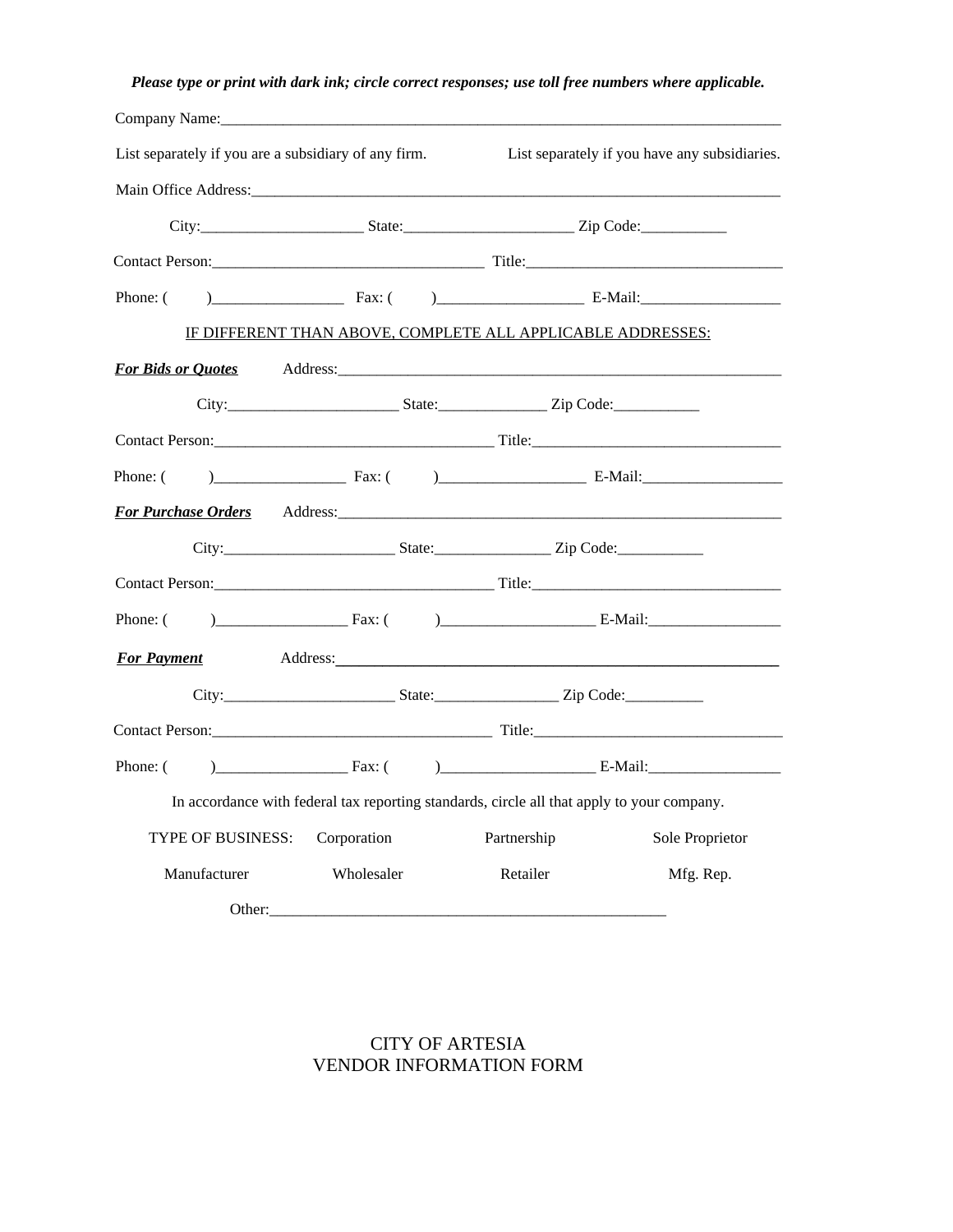|     | 1. RETURN THE COMPLETED IRS FORM W-9.                                                                                                                                                                                             |            |                |
|-----|-----------------------------------------------------------------------------------------------------------------------------------------------------------------------------------------------------------------------------------|------------|----------------|
|     | 2. FEDERAL TAXPAYER IDENTIFICATION NUMBER (EIN):____________________                                                                                                                                                              |            | <u>OR</u>      |
|     | 3. YOUR SOCIAL SECURITY NUMBER:                                                                                                                                                                                                   |            |                |
|     | 4. NEW MEXICO COMBINED REPORTING SYSTEM (CRS) NUMBER:<br>(Apply to NM Taxation & Revenue Dept. PO Box 5374, Santa Fe, NM 87502-5374 505/827-0700)<br>FOR SERVICES/PRODUCTS PROVIED IN NEW MEXICO ONLY) Or E-mail: www.state.nm.us |            |                |
|     | 5. DO YOU QUALIFY FOR 1099 STATUS?<br>If Yes, Please Indicate type of 1099 below                                                                                                                                                  | <b>YES</b> | N <sub>O</sub> |
|     | _____Attorney ____Medical _____Non-Employee _____Other Income _____Rents<br>Royalties Section 409A Deferrals Section 409A Income Utility Easement                                                                                 |            |                |
|     | 6. DO YOU QUALIFY AS A SMALL BUSINESS?                                                                                                                                                                                            | <b>YES</b> | NO.            |
|     | 7. DO YOU QUALIFY AS A MINORITY OWNED BUSINESS? YES                                                                                                                                                                               |            | NO.            |
|     | 8. DO YOU QUALIFY AS A WOMEN-OWNED BUSINESS?                                                                                                                                                                                      | <b>YES</b> | N <sub>O</sub> |
|     | 9. STATE YOUR IN-STATE PREFERENCE NUMBER:<br>(Apply NM State Purchasing 505/827-0474) Or E-mail: www.state.nm.us                                                                                                                  |            |                |
| 10. | PROVIDE EVIDENCE FOR CONSIDERATION UNDER THE NEW MEXICO RECYCLED<br>PRODUCTS ACT OR MANUFACTURED PRODUCTS STATUES.                                                                                                                |            |                |

### 11. LIST GENERAL CATEGORY(IES) OF PRODUCTS/COMMODITIES/SERVICES YOU ARE INTERESTED IN QUOTING:

\_\_\_\_\_\_\_\_\_\_\_\_\_\_\_\_\_\_\_\_\_\_\_\_\_\_ \_\_\_\_\_\_\_\_\_\_\_\_\_\_\_\_\_\_\_\_\_\_\_ \_\_\_\_\_\_\_\_\_\_\_\_\_\_\_\_\_\_\_

\_\_\_\_\_\_\_\_\_\_\_\_\_\_\_\_\_\_\_\_\_\_\_\_\_\_ \_\_\_\_\_\_\_\_\_\_\_\_\_\_\_\_\_\_\_\_\_\_\_ \_\_\_\_\_\_\_\_\_\_\_\_\_\_\_\_\_\_\_

\_\_\_\_\_\_\_\_\_\_\_\_\_\_\_\_\_\_\_\_\_\_\_\_\_\_ \_\_\_\_\_\_\_\_\_\_\_\_\_\_\_\_\_\_\_\_\_\_\_ \_\_\_\_\_\_\_\_\_\_\_\_\_\_\_\_\_\_\_

\_\_\_\_\_\_\_\_\_\_\_\_\_\_\_\_\_\_\_\_\_\_\_\_\_\_ \_\_\_\_\_\_\_\_\_\_\_\_\_\_\_\_\_\_\_\_\_\_\_ \_\_\_\_\_\_\_\_\_\_\_\_\_\_\_\_\_\_\_

I hereby certify that the information provided is true and accurate to the best of my knowledge.

\_\_\_\_\_\_\_\_\_\_\_\_\_\_\_\_\_\_\_\_\_\_\_\_\_\_\_\_\_\_\_\_\_\_\_\_\_\_\_ \_\_\_\_\_\_\_\_\_\_\_\_\_\_\_\_\_\_\_\_\_\_\_\_\_\_\_\_\_\_\_\_

\_\_\_\_\_\_\_\_\_\_\_\_\_\_\_\_\_\_\_\_\_\_\_\_\_\_ \_\_\_\_\_\_\_\_\_\_\_\_\_\_\_\_\_\_\_\_\_\_\_ \_\_\_\_\_\_\_\_\_\_\_\_\_\_\_\_\_\_\_

Signature of Authorized Representative Title

\_\_\_\_\_\_\_\_\_\_\_\_\_\_\_\_\_\_\_\_\_\_\_\_\_\_\_\_\_\_\_\_\_\_\_\_\_\_\_ \_\_\_\_\_\_\_\_\_\_\_\_\_\_\_\_\_\_\_\_\_\_\_\_\_\_\_\_\_\_\_\_

Print Name Date

Rev 1-13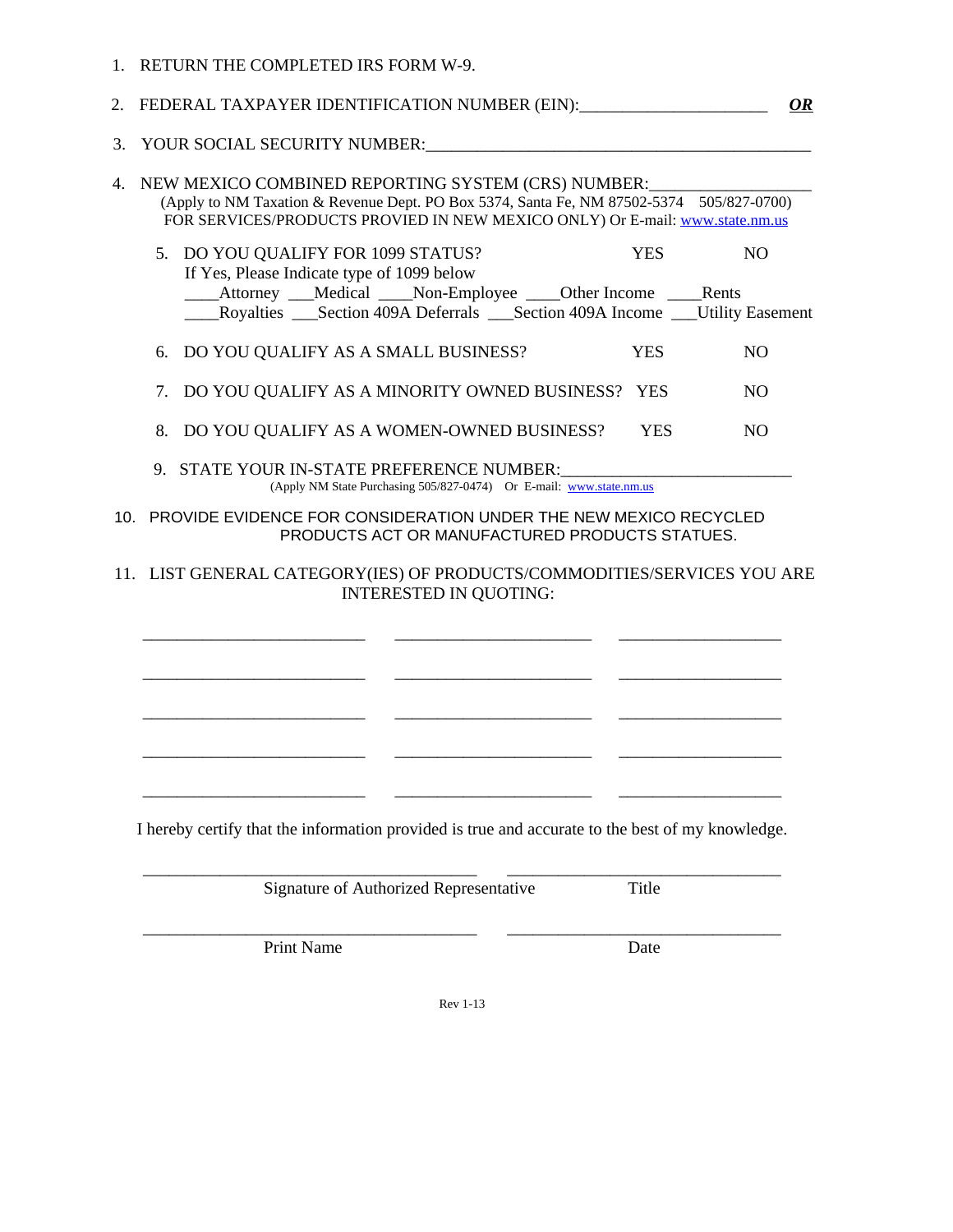### $W - 9$

|  | (Rev. December 2000) |
|--|----------------------|

| Department of the Treasury |
|----------------------------|
| Internal Revenue Service   |

### **Request for Taxpayer Identification Number and Certification**

Name (See Specific Instructions on page 2.) type Business name, if different from above. (See Specific Instructions on page 2.) print or Individual/Sole proprietor Corporation Partnership □ Other ► ................................ Check appropriate box: Please Requester's name and address (optional) Address (number, street, and apt. or suite no.) City, state, and ZIP code List account number(s) here (optional) Taxpayer Identification Number (TIN) Part I Enter your TIN in the appropriate box. For individuals, this is your social security number Social security number (SSN). However, for a resident alien, sole 士 proprietor, or disregarded entity, see the Part I Part II For U.S. Payees Exempt From instructions on page 2. For other entities, it is your  $\alpha$ <sub>r</sub> employer identification number (EIN). If you do not Backup Withholding (See the have a number, see How to get a TIN on page 2. instructions on page 2.) Employer identification number Note: If the account is in more than one name, see the chart on page 2 for guidelines on whose number to enter. Part III Certification

Under penalties of perjury, I certify that:

1. The number shown on this form is my correct taxpayer identification number (or I am waiting for a number to be issued to me), and

I am not subject to backup withholding because: (a) I am exempt from backup withholding, or (b) I have not been notified by the Internal  $2.$ Revenue Service (IRS) that I am subject to backup withholding as a result of a failure to report all interest or dividends, or (c) the IRS has notified me that I am no longer subject to backup withholding, and

3. I am a U.S. person (including a U.S. resident alien).

Certification instructions. You must cross out item 2 above if you have been notified by the IRS that you are currently subject to backup withholding because you have failed to report all interest and dividends on your tax return. For real estate transactions, item 2 does not apply. For mortgage interest paid, acquisition or abandonment of secured property, cancellation of debt, contributions to an individual retirement arrangement (IRA), and generally, payments other than interest and dividends, you are not required to sign the Certification, but you must provide your correct TIN. (See the instructions on page 2.)

| Sign | Signature of                      |                            |  |  |
|------|-----------------------------------|----------------------------|--|--|
| Here | U.S. person $\blacktriangleright$ | Date $\blacktriangleright$ |  |  |

#### Purpose of Form

A person who is required to file an information return with the IRS must get your correct taxpayer identification number (TIN) to report, for example, income paid to you, real estate transactions, mortgage interest you paid, acquisition or abandonment of secured property, cancellation of debt, or contributions you made to an IRA.

Use Form W-9 only if you are a U.S. person (including a resident alien), to give your correct TIN to the person requesting it (the requester) and, when applicable, to:

1. Certify the TIN you are giving is correct (or you are waiting for a number to be issued),

2. Certify you are not subject to backup withholding, or

3. Claim exemption from backup withholding if you are a U.S. exempt payee.

If you are a foreign person, use the appropriate Form W-8. See Pub. 515, Withholding of Tax on Nonresident Aliens and Foreign Corporations.

Note: If a requester gives you a form other than<br>Form W-9 to request your TIN, you must use the requester's form if it is substantially similar to this Form W-9.

What is backup withholding? Persons making certain payments to you must withhold and pay to the IRS 31% of such payments under certain<br>conditions. This is called "backup withholding." Payments that may be subject to backup withholding include interest, dividends, broker and barter exchange transactions, rents, royalties, nonemployee pay, and certain payments from fishing boat operators. Real estate transactions are not subject to backup withholding.

If you give the requester your correct TIN, make the proper certifications, and report all your taxable interest and dividends on your tax return, payments you receive will not be subject to backup withholding. Payments you receive will be subject to backup withholding if:

1. You do not furnish your TIN to the requester, or

2. You do not certify your TIN when required (see the Part III instructions on page 2 for details), or

3. The IRS tells the requester that you furnished an incorrect TIN, or

4. The IRS tells you that you are subject to backup withholding because you did not report all your interest and dividends on your tax return (for reportable interest and dividends only), or

5. You do not certify to the requester that you are not subject to backup withholding under 4 above (for reportable interest and dividend accounts opened after 1983 only).

Certain payees and payments are exempt from backup withholding. See the Part II instructions and the separate Instructions for the Requester of Form W-9.

#### Penalties

Failure to furnish TIN. If you fail to furnish your correct TIN to a requester, you are subject to a penalty of \$50 for each such failure unless your failure is due to reasonable cause and not to willful neglect.

Civil penalty for false information with respect to withholding. If you make a false statement with no reasonable basis that results in no backup withholding, you are subject to a \$500 penalty.

Criminal penalty for falsifying information. Willfully falsifying certifications or affirmations may subject you to criminal penalties including fines and/or imprisonment.

Misuse of TINs. If the requester discloses or uses TINs in violation of Federal law, the requester may be subject to civil and criminal penalties.

Cat. No. 10231X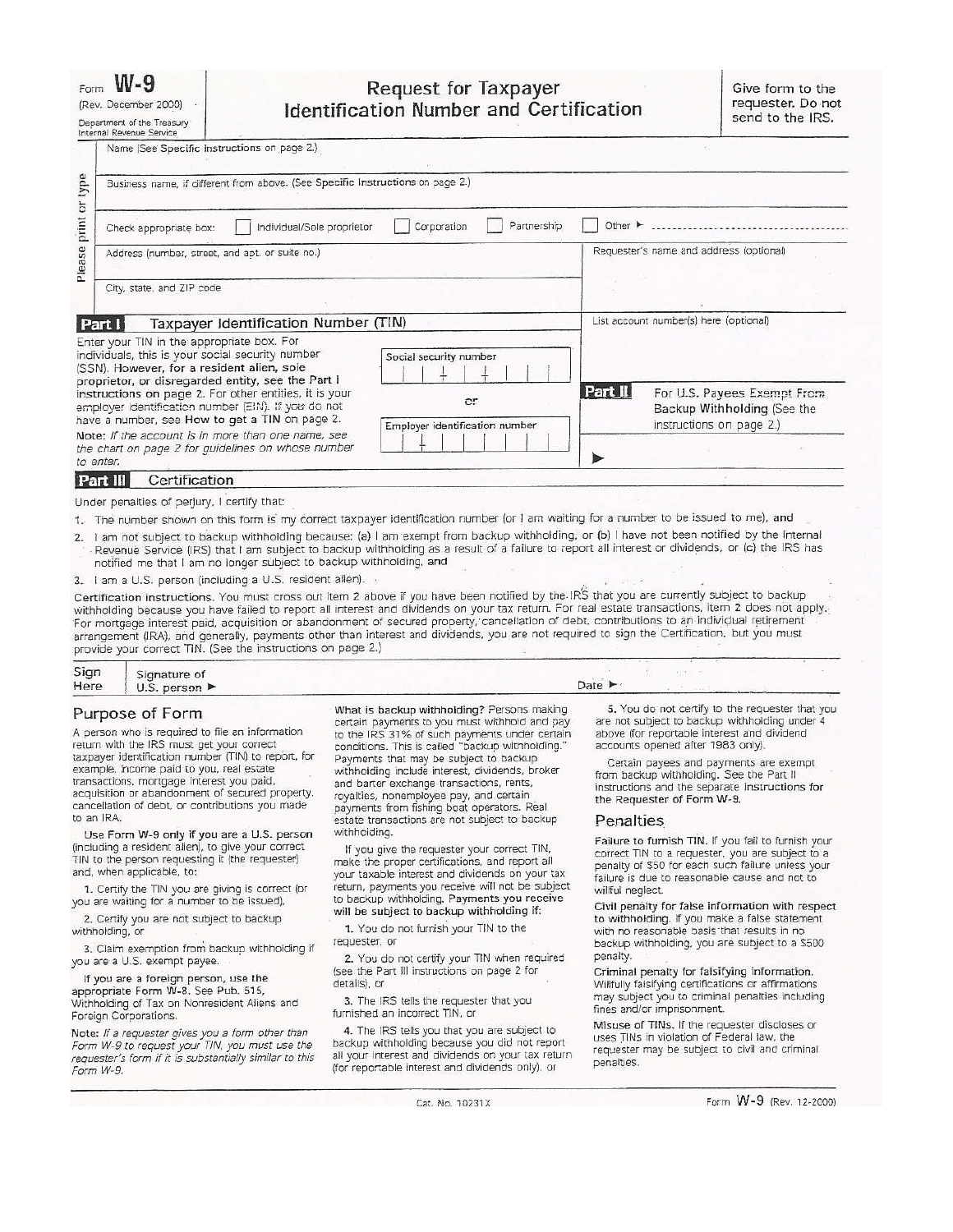### CAMPAIGN CONTRIBUTION DISCLOSURE FORM

Pursuant to Chapter 81, Laws of 2006, any prospective contractor seeking to enter into a contract with any state agency or local public body must file this form with that state agency or local public body. The prospective contractor must disclose whether they, a family member or a representative of the prospective contractor has made a campaign contribution to an applicable public official of the state or local public body during the two (2) years prior to the date on which the contractor submits a pr9posal or, in the case of a sole source or small purchase contract, the two (2) years prior to the date the contractor signs the contract, if the aggregate total contributions given by the prospective contractor, a family member or a representative of the prospective contractor to the public official exceeds two hundred and fifty dollars (\$250.00) over the two (2) year period.

#### ANY PROSPECTIVE CONTRACTOR MUST FILE THIS FORM WHETHER OR NOT THEY, THEIR FAMILY MEMBER, OR THEIR REPRESTNTATIVE HAS MADE ANY CONTRIBUTIONS SUBJECT TO DISCLOSURE.

#### The following definitions apply:

**"Applicable public official"** means a person elected to an office or a person appointed to complete a term of an elected office, who has the authority to award or influence the award of the contract for which the prospective contractor is submitting a competitive sealed proposal or who has the authority to negotiate a sloe source or small purchase contract that may be awarded without submission of a sealed competitive proposal.

**"Campaign contribution"** means a gift, subscription, loan, advance or deposit of money or other thing of value, including the estimated value of an in-kind contribution, that is made to or received by an applicable public official or any person authorized to raise, collect or expend contributions on that official's behalf for the purpose of electing the official to either statewide or local office. "Campaign Contribution" includes the payment of a debt incurred in an election campaign, but does not include the value of services provided without compensation or un-reimbursed travel or other personal expensed of an individuals who volunteer a portion or all of their time n behalf of a candidate or political committee, nor does it include the administrative or solicitation expenses of a political committee that are paid by an organization that sponsors the committee.

**"Contract"** means any agreement for the procurement of items of tangible personal property, services, professional services or construction.

**"Family member"** means spouse, father, mother , child, father-in-law, mother-in-law, daughter-in-law or son-in-law.

**"Pendency of the procurement process"** means the time period commencing with the public notice of the request for proposals and ending with the award of the contract to the cancellation of the request for proposals.

**"Person"** means any corporation, partnership, individual, joint venture, association or any other private legal entity.

**"Prospective contractor"** means a person who is subject to the competitive sealed proposal process set forth in the Procurement code or is not required to submit a competitive sealed proposal because that person qualifies for a sole source or a small purchase contract.

**"Representative of a prospective contractor"** means an officer of director of a corporation, a member or manager of a limited liability corporation, a partner of a partnership or a trustee of a trust of the prospective contractor.

#### DISCLOSURE OF CONTRIBUTIONS:

| Contribution made by:                                                                                                                                                                                                          | Relation to Prospective Contractor: |
|--------------------------------------------------------------------------------------------------------------------------------------------------------------------------------------------------------------------------------|-------------------------------------|
| Name of Applicable Public Official:                                                                                                                                                                                            | Date contribution(s) Made:          |
|                                                                                                                                                                                                                                |                                     |
| Nature of Contributions(s):                                                                                                                                                                                                    | Purpose of Contributions(s):        |
| $C^*$ and $C^*$ and $C^*$ $C^*$ $C^*$ $C^*$ $C^*$ $C^*$ $C^*$ $C^*$ $C^*$ $C^*$ $C^*$ $C^*$ $C^*$ $C^*$ $C^*$ $C^*$ $C^*$ $C^*$ $C^*$ $C^*$ $C^*$ $C^*$ $C^*$ $C^*$ $C^*$ $C^*$ $C^*$ $C^*$ $C^*$ $C^*$ $C^*$ $C^*$ $C^*$ $C^$ |                                     |

**\_\_\_\_\_\_\_\_\_\_\_\_\_\_\_\_\_\_\_\_\_\_\_\_\_\_\_\_\_\_\_\_\_\_\_\_\_\_\_\_\_\_\_\_\_\_\_\_\_\_\_\_\_\_\_\_\_\_\_\_\_\_\_\_\_\_\_**

**Signature, Title, Date**

### **--OR—**

### **NO CONTRIBUTION(S) IN THE AGGREGATE TOTAL OVER TWO HUNDRED FIFTY DOLLARS (\$250.00) WRE MADE to an applicable public official by me, a family member or representative.**

**Signature, Title, Date**